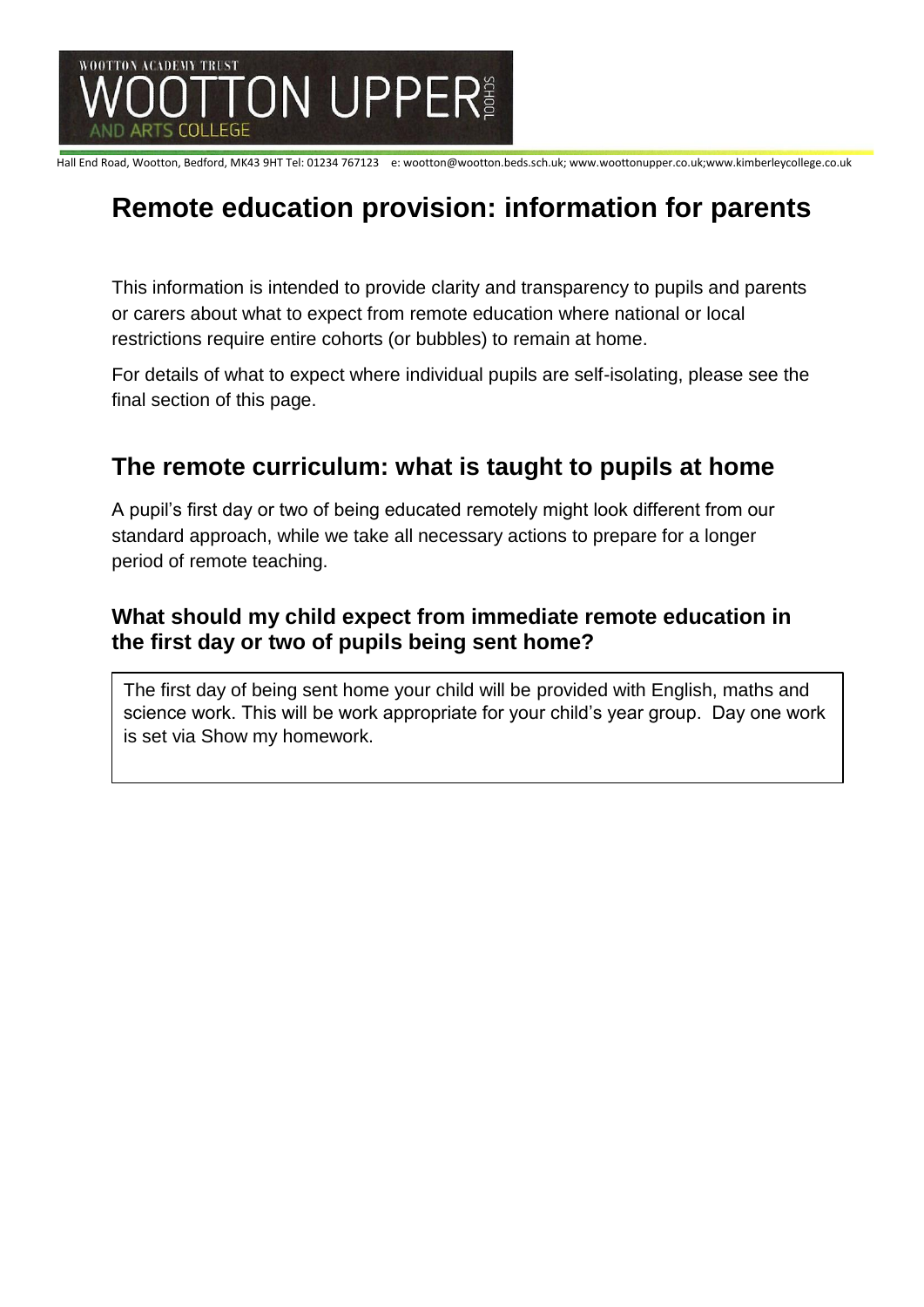#### **Following the first few days of remote education, will my child be taught broadly the same curriculum as they would if they were in school?**

In a full closure of the school, when all pupils learn at home

*(Except for those attending onsite provision i.e. vulnerable learners and children of critical workers, and as stipulated in the latest guidance)*

We follow the timetable for each child.

Approximately a third of lessons are delivered as live lessons via Teams and all other lessons are set as independent learning via Show my homework.

Live lessons are allocated across the week and your child receives their timetable identifying when live lessons take place.

Guidance times are delivered by assembly, or by a form tutor. PSHCE continues to be delivered through form tutors.

# **Remote teaching and study time each day**

#### **How long can I expect work set by the school to take my child each day?**

We expect that remote education (including remote teaching and independent work) will take pupils broadly the following number of hours each day:

| Key Stage 3 and 4 | 5 hours. Work will be set for the same<br>lessons your child has on their timetable. |
|-------------------|--------------------------------------------------------------------------------------|
|-------------------|--------------------------------------------------------------------------------------|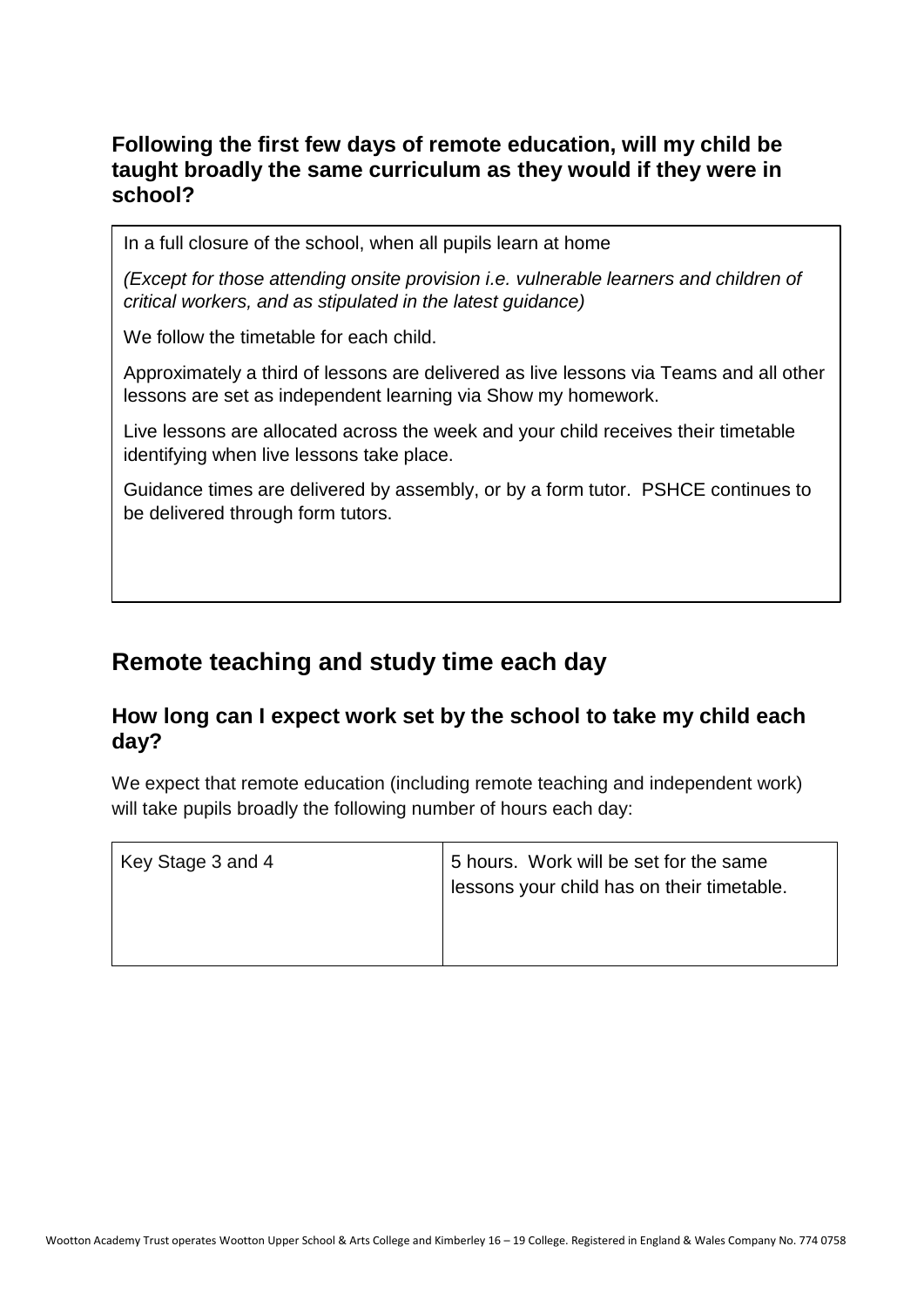### **Accessing remote education**

#### **How will my child access any online remote education you are providing?**

Live lessons are delivered via **Teams**

Independent work for all other lessons is set via **Show my homework**.

Pupils attitude to learning, or lack of engagement, is communicated to families via **ClassCharts**

#### **If my child does not have digital or online access at home, how will you support them to access remote education?**

We recognise that some pupils may not have suitable online access at home. We take the following approaches to support those pupils to access remote education:

For pupils to be able to access the work that is being set is a priority for the school. The school has accessed devices and has worked to configure them to ensure they are useable.

Families are encouraged to investigate the use of the all devices available (such as X-boxes and PlayStation)

If your child does not have access to a device on which they can complete their work, or if they have insufficient data to access learning remotely they should contact Mr Stewart on [istewart@wootton.beds.sch.uk](mailto:istewart@wootton.beds.sch.uk)

Teachers are being asked to set a range of activities so that pupils do not need to work online for the full five hours. Our plan attempts to stagger live lessons so that families with children in different years can manage the use of devices. Teachers are also being asked to use a range of assessment strategies so that not all work has to be submitted online.

If your child has difficulties logging on or accessing sites you can email [it@wootton.beds.sch.uk](mailto:it@wootton.beds.sch.uk)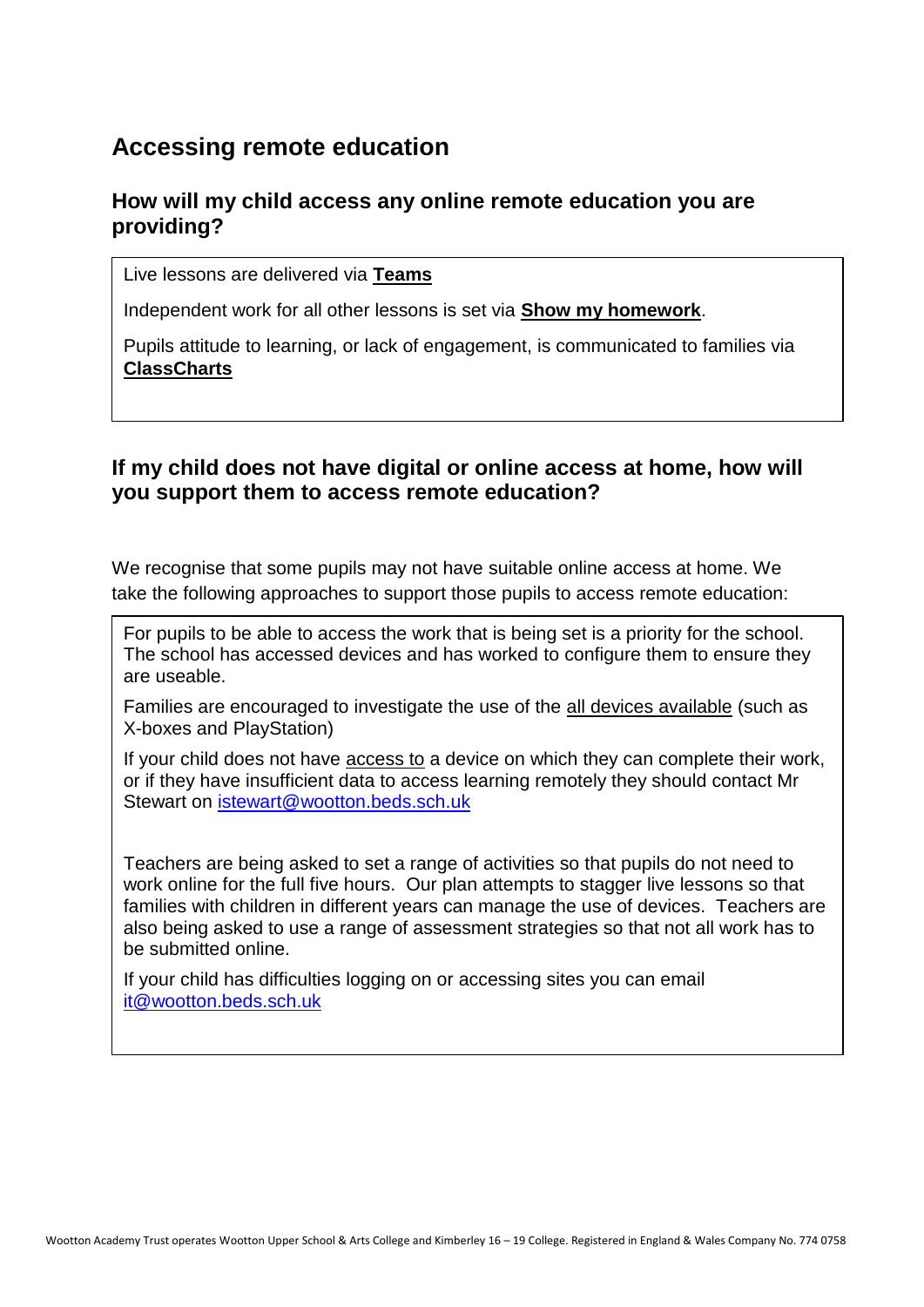#### **How will my child be taught remotely?**

We use a combination of the following approaches to teach pupils remotely:

Pupils learn in a number of ways:

- ❖ by listening to teachers and identifying what they understand in that moment (live teaching)
- ❖ by repetition and practising skills (short answer questions and activities)
- ❖ by applying knowledge (creating longer creative pieces, solving problems, longer written answers).

The independent work set via Show My Homework allows each child to embed their learning, revisit topics that have been learnt before that link to current topics, and use and apply their learning. The work that they submit to teachers allows staff to plan their next lessons to revisit the areas that have not been learnt well, and build upon what their pupils do know.

The blend of online learning and set work means that we can provide your child with a range of learning opportunities to support their progress, as well as ensuring they do not need to be in front of a screen for 5 hours a day. We encourage all our learners to complete a number of tasks each day at a desk or table, away from their digital devices.

Approaches we will use are:

- live teaching (online lessons)
- recorded teaching (e.g. Oak National Academy lessons, video/audio recordings made by teachers)
- textbooks and reading books pupils can access online, such as Kerboodle
- commercially available websites supporting the teaching of specific subjects or areas, including video clips or sequences
- opportunities to practice using knowledge and skills through answering questions, solving problems, completing creative projects (Art, Media, Music)
- opportunities to explore their understanding through extended writing, production of summary pieces/revision resources.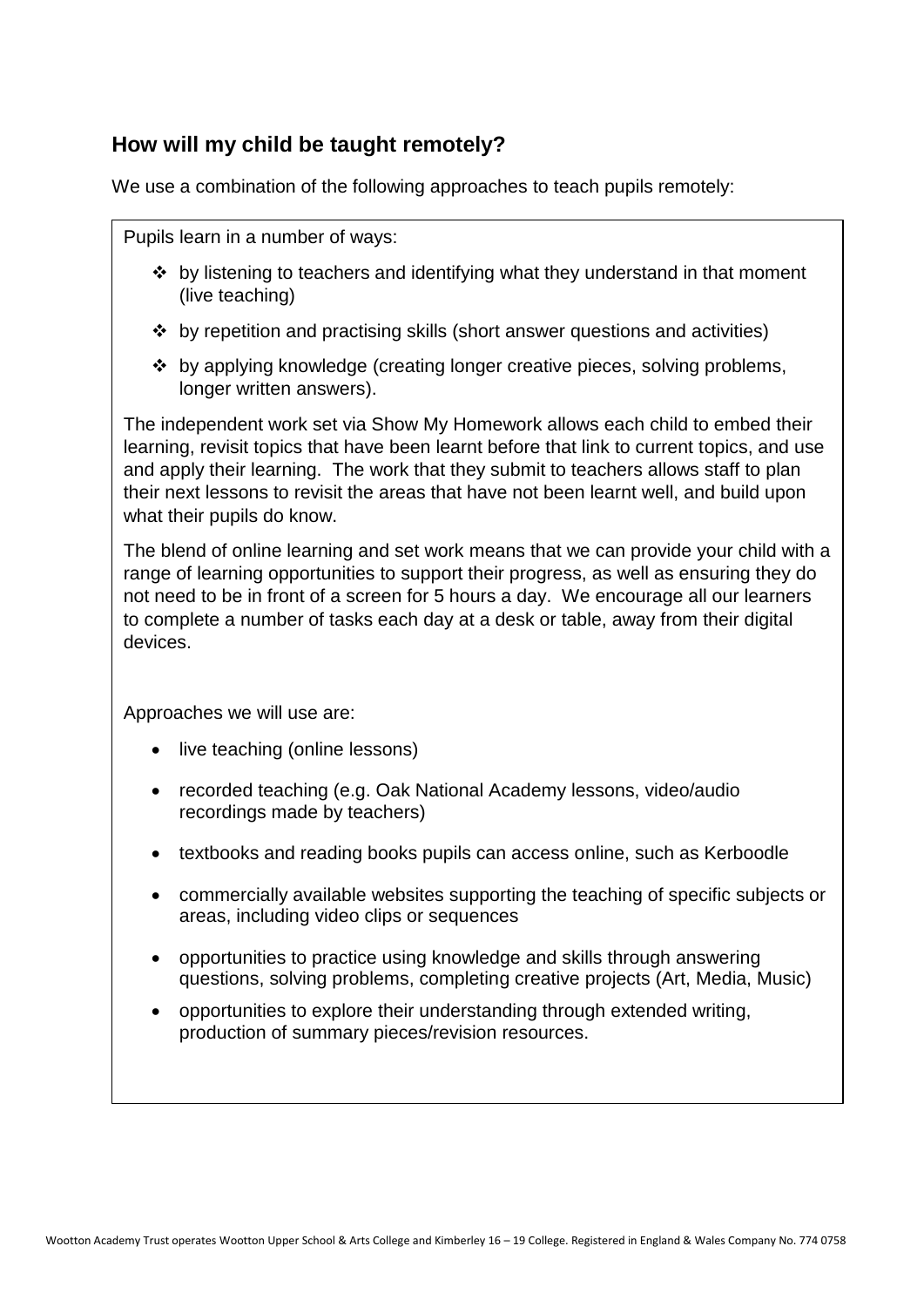# **Engagement and feedback**

#### **What are your expectations for my child's engagement and the support that we as parents and carers should provide at home?**

We ask that pupils aim to follow their normal school day routine, starting at 8.35am and ending at 2.30pm. We believe that this daily structure supports wellbeing and helps maintain a good approach to learning. However, we understand that for a range of reasons this is not always possible or appropriate.

We set work for the day your child would have that lesson. We do not expect your child to spend longer that the time of a lesson on it (usually 55 minutes). Due to the intensive nature of home learning, we are not setting homework. Each week your child also receives a pupil bulletin with challenges and tasks they can choose to complete.

We expect your child to complete 5 hours of learning a day, unless they are ill or attending an appointment.

We ask that parents and carers:

- $\cdot \cdot$  provide a quiet area for their child to work a desk or table is best
- ❖ turn off the tv, games, their mobile phone
- ❖ write answers or notes during live lessons
- ❖ encourage your child to try every activity
- ❖ congratulate your child for maintaining focus, trying to complete work they find challenging, great presentation, extra research

If your child is stuck:

- ❖ ask your child to describe what they have been asked to do
- ❖ identify the first action in a task and focus on that
- ❖ encourage them to contact their teacher via Show my homework or email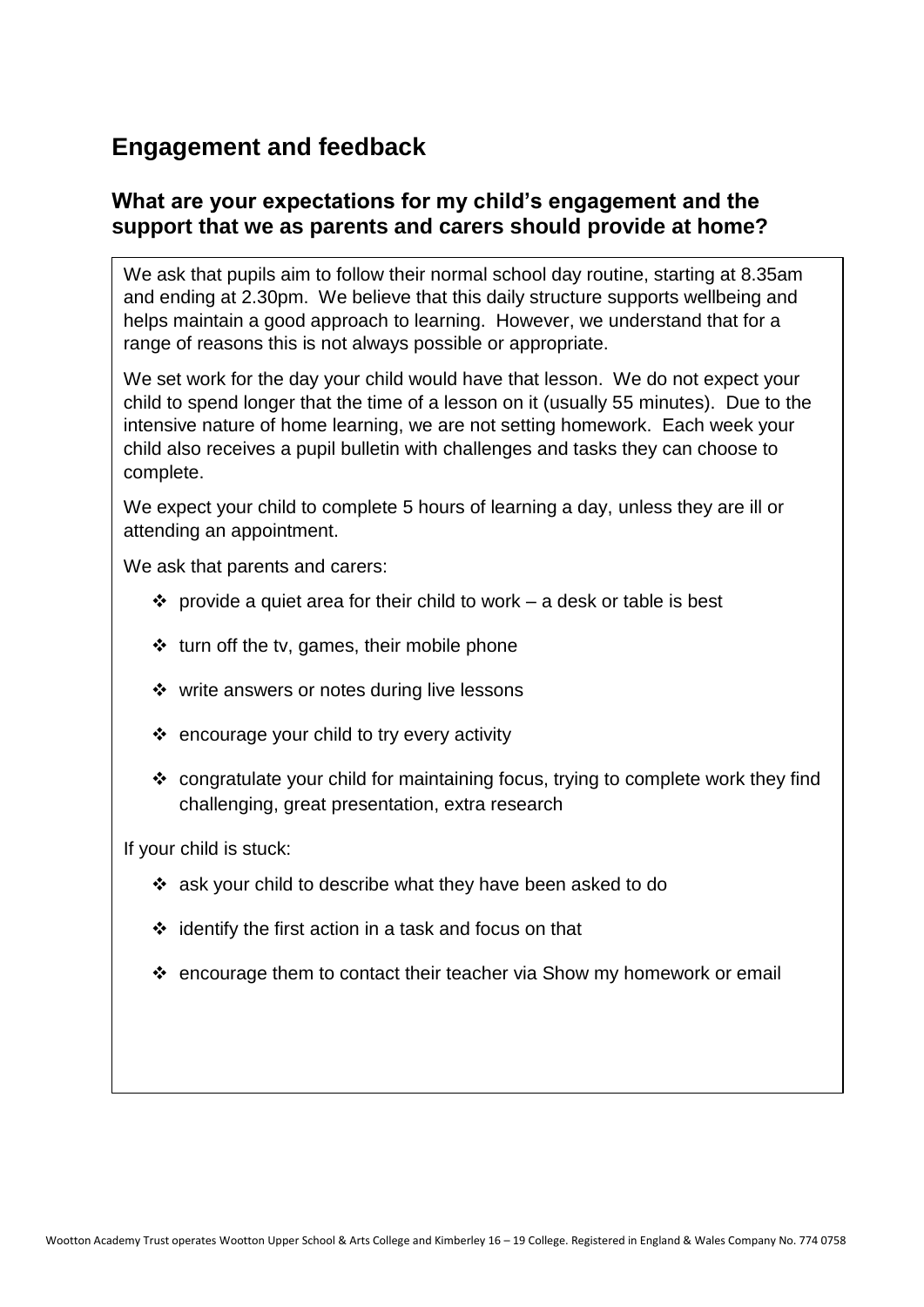#### **How will you check whether my child is engaging with their work and how will I be informed if there are concerns?**

We monitor pupil engagement at a subject level through attendance at live lessons, and by monitoring their log in to Show my homework, as well as submission of work.

If your child is not attending live lessons, or submitting work, then our teachers log this on ClassCharts and you will be alerted.

The school uses this monitoring and you will receive a phone call if your child misses live lessons, unless you have told us they are ill via [attendance@wootton.beds.sch.uk](mailto:attendance@wootton.beds.sch.uk)

Our weekly monitoring also highlights pupils who are not logging in to access work on Show my homework, and you will also receive a phone call if your child is not accessing this independent set work.

#### **How will you assess my child's work and progress?**

Feedback can take many forms and may not always mean extensive written comments for individual children. For example, whole-class feedback or quizzes marked automatically via digital platforms are also valid and effective methods, amongst many others. Our approach to feeding back on pupil work is as follows:

For each teaching group, teachers complete whole class assessment once a fortnight, and in the second week they gather less formal feedback (self-assessment, quiz response and so on).

Whole class assessment identifies areas of strength as well areas of common misconception. This information is sent to the class in the form of a WWW (what went well) and EBI (even better if) document and is used to plan the next cycle of lessons, ensuring that gaps in understanding are addressed.

Less formal feedback that your child receives regularly, but at least fortnightly, includes quizzes they complete as part of a lesson, verbal feedback in live lessons, answers provided for self-assessment.

In addition, we are running our normal assessment schedule with our pupils.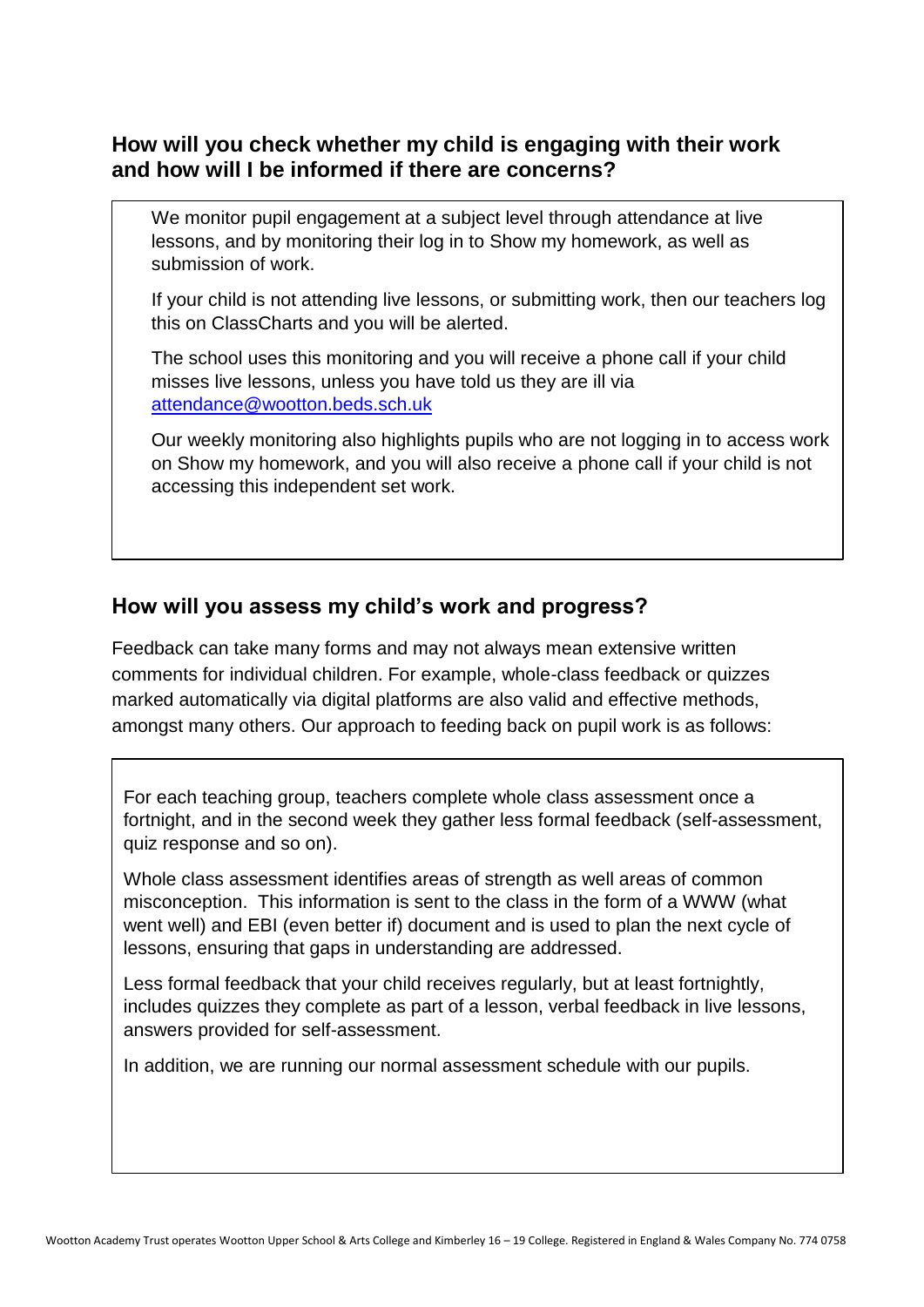# **Additional support for pupils with particular needs**

#### **How will you work with me to help my child who needs additional support from adults at home to access remote education?**

We recognise that some pupils, for example some pupils with special educational needs and disabilities (SEND), may not be able to access remote education without support from adults at home. We acknowledge the difficulties this may place on families, and we will work with parents and carers to support those pupils in the following ways:

All pupils in receipt of an EHCP are encouraged to attend our onsite provision, and work with a Teaching Assistant to support them in engaging with the set work. In all cases the school maintains a record of how the parents, child and school will work together to ensure the child makes progress.

All pupils with SEND have additional contact with their keyworker so that support is available for their learning.

This may be:

- A teaching assistant attends a live lesson
- Phone calls/online calls to support with a subject area
- Phone calls to support with organisation of work or wellbeing

### **Remote education for self-isolating pupils**

Where individual pupils need to self-isolate but the majority of their peer group remains in school, how remote education is provided will likely differ from the approach for whole groups. This is due to the challenges of teaching pupils both at home and in school.